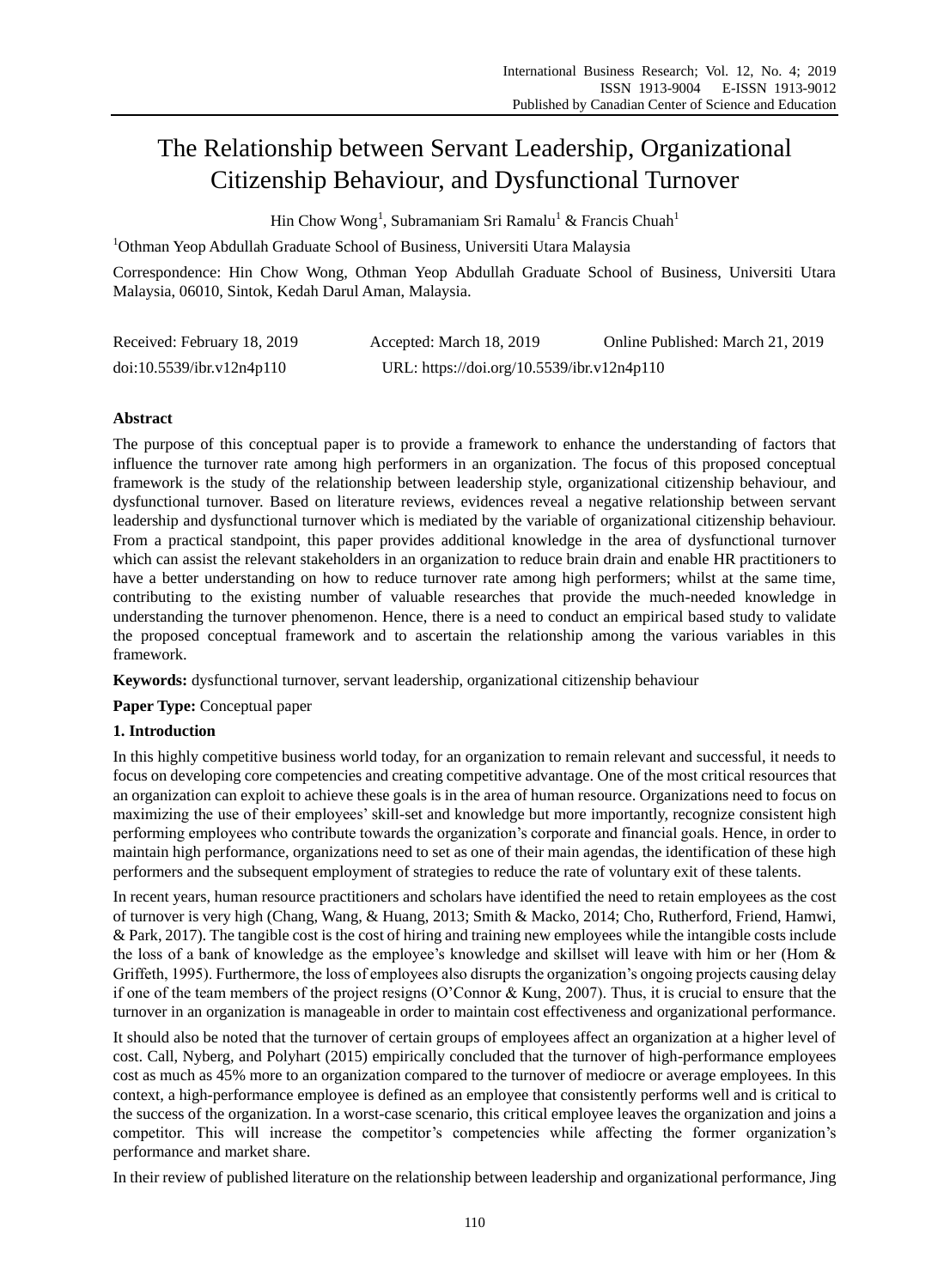and Avery (2008) noted that leadership was an important management component in ensuring that an organization achieved its financial and non-financial goals. In a similar vein, Chan (2010), and Pradhan and Pradhan (2015) argued that managers and their leadership styles determined the success rate of an organization in achieving its goals and objectives. These authors' views support the argument that leadership style is one of the better predictors of organizational success.

Another important indicator of an organization's success is its ability to reduce the rate of turnover among the employees (Ramlal, 2003). Recent studies conducted by Waldman, Carter, and Hom (2015), Caillier (2016), and Mittal (2016) concluded that leadership style influenced employees' decision to leave an organization. Their findings reveal that employee turnover can be predicted based on the type of leadership employed.

Gilbert and Benson (2004), and Liu, Siu, and Shi (2010) stated that immediate supervisors influenced employees' work lives either positively or negatively. This is due to the reason that supervisors have the greatest impact on their subordinates' work demands and social supports. Furthermore, Jaramillo, Grisaffe, Chonko, and Roberts (2009a) found that the current literatures on turnover suggested that turnover is associated with the quality of relationship between subordinates and supervisor. For example, Nonis, Sager, and Kumar (1996) concluded that employees were more likely to leave an organization when they were not satisfied with their supervisors. Hence, these arguments and findings provide the evidence that warrant a critical investigation on the relationship between immediate supervisor's leadership style and dysfunctional turnover in an organization.

#### **2. Literature Review**

#### *2.1 Dysfunctional Turnover*

Employee turnover is one of the most pressing problems faced by organizations on the global stage. It is not difficult to understand this situation as employee turnover has been linked to various negative consequences to an organization in terms of financial cost and organizational effectiveness (Mobley, 1982b). Hence, this area of research has gained the attention of scholars since the emergence of scientific based study on the art of management in the early part of the  $20<sup>th</sup>$  century (Hom, Mitchell, Lee, & Griffeth, 2012). Researchers have conducted various studies from developing a turnover model to finding the antecedents and the consequences of turnover in an effort to gain a better understanding of this phenomenon.

The majority of these studies on employee voluntary turnover were based on the perspective that all turnover is considered a negative outcome for the organization (Johnson, Griffeth, & Griffin, 2000). Yet, there were multiple studies that showed that not all turnovers were bad as there were certain turnovers that were favorable to an organization. Mobley in 1982(b) raised this issue that not all turnovers were detrimental to a firm. The voluntary turnover of employees that did not perform up to the expectation of an organization were much desired by the firm. The voluntary separation of these workers benefitted the firm in terms of a reduction in HR cost and if replacement was needed, this development offered the opportunity for the firm to replace these underperforming workers with better performing ones.

Following this line of argument, in their seminal work, Dalton, Todor, and Krackhardt (1982) proposed that there were two types of employee turnover. Dysfunctional turnover refers to employee turnover that is detrimental to the organization while functional turnover refers to employee turnover that is beneficial to the organization. A study conducted by Dalton, Krackhardt, and Porter (1981) on a population derived from the workforce of Western bank branches found that forty-two percent of the actual employee turnover of the organization were beneficial to the firm. Their findings showed that functional turnover was sufficient large to be allocate a different identification. From an empirical viewpoint, dysfunctional turnover and functional turnover are distinct from each other and affects an organization differently and results in different outcomes.

Though there are limited studies on performance and voluntary turnover relationship (Heavey, Holwerda, & Hausknecht, 2013), the existing published research papers provided evidences that high performers and lower performers reacted differently toward an organization's action to influence employees attitude and behaviour. Nyberg (2010) found that promotion rate and pay growth influenced high performers to remain with the organization while these factors did not affect the lower performers. The explanation given to this phenomenon was that high performers embraced challenges and opportunities while lower performers were more focused on retaining their current position. An earlier work by Allen and Griffeth (2001) supported this conclusion that different employee groups based on their performance criterion had different needs and wants.

In sum, it is highly recommended that research strategies be developed to identify the potential unique causes and consequences of turnover for groups of employees with different levels of performance (Heavey et al., 2013). This will increase our understanding of the turnover phenomenon.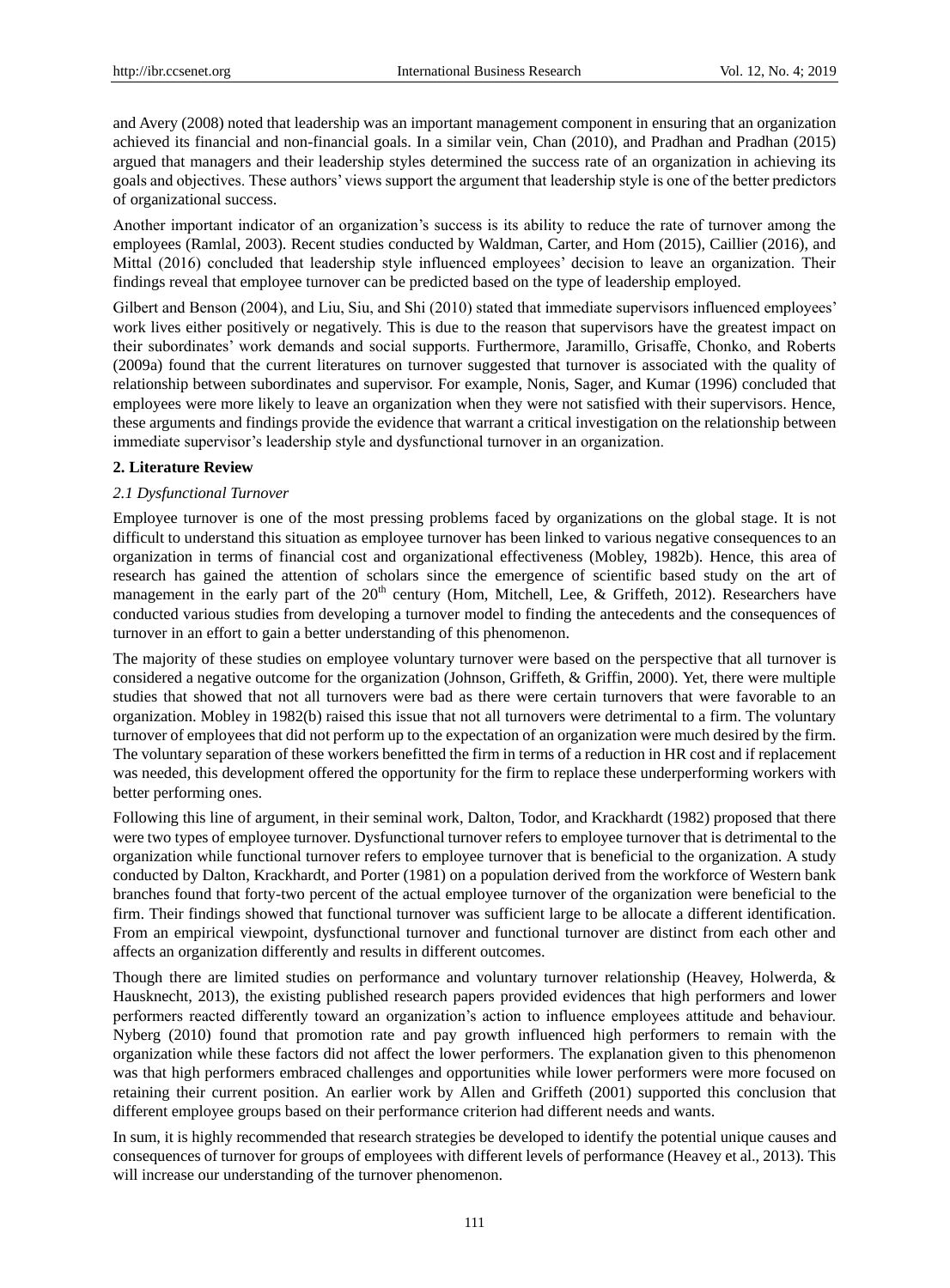#### *2.2 Servant Leadership*

Currently, the most well recognized leadership style is transformational leadership which has been credited in helping organizations to achieve desirable outcomes (McCleskey, 2014). Studies have indicated that transformational leadership is positively correlated with financial performance (Idris & Ali, 2008), improved employee's performance (Walumba & Hartnell, 2011), and increased the level of employee work engagement (Salanova, Lorente, Chamber, & Martinez, 2011). Recently, another leadership emerged which is servant leadership (SL) and it has been identified to be beneficial to an organization as this leadership style proved to engage and develop employees (van Dierendonck, 2011). The foundation of SL is built on the main premise that a leader puts the followers' interest ahead of his own. It is also the responsibility of a SL leader to ensure that his followers achieve professional growth and in turn, enjoy career success (Smith, Montagno, & Kuzmenko, 2004). Hence, this leadership style is known as a people-oriented leadership and is able to enhance the quality of the work environment.

Another important element of SL is that it emphasizes the moral and ethical behavior of a leader (Jaramillo, Grisaffe, Chonko, & Roberts, 2009a; Liden, Wayne, Liao, & Meuser, 2014). Ehrhart (2004) asserted that one of the fundamental elements of SL is the leader's ethical behavior. As SL leaders are governed by a high standard of ethics, their positive behavior will guide an organization towards having a higher level of ethical behavior.

In their effort to develop a SL scale, Liden, Wayne, Zhao, and Henderson (2008) identified seven dimensions for this construct. The seven dimensions are emotional healing, creating value for the community, conceptual skills, empowering, helping subordinates grow and succeed, putting subordinates first, and behaving ethically. These dimensions captured the essence of SL which is to prioritize subordinates' welfare and ethical behavior. These two core elements of SL differentiate itself from other popular theories such as transformational leadership which also places emphasis on the development of subordinates but is part of the effort in pursuit of the organization's objective and there is also a lack of clearly defined moral component in its construct (Walumba, Hartnell, & Oke, 2010).

In this current tough business environment tainted with major financial scandals in US such as Enron and Lehman Brothers scandals, it is observed that there has been a shift of thought of what type of leader is best for an organization. There is a growing demand for leaders that behave ethically and are people-oriented. SL can fulfill this need of having leaders that are concerned for the employees' well-being and have tendencies to behave ethically (Bobbio, van Dierendonck, & Manganelli, 2012). Jaramilo et al. (2009a) stated that SL represented the highest level of commitment of management to the workers which made this type of leadership one of the most employee-oriented leadership styles. Meanwhile, Searle and Barbuto (2011) stated that SL emphasized that its leaders must consistently display ethical and moral behavior both in the workplace and outside the workplace. Multiple academic studies conducted have found that SL to be beneficial to an organization as their findings concluded that SL influenced employees to engage in positive behavior such as organizational citizenship behaviour (Hu & Liden, 2011), helped organizations to achieve high performance (Melchar & Bosco, 2010), improved leadership integrity and organizational commitment (Bobbio, van Dierendonck, & Manganell, 2012), and enhanced customer service (Chen, Zhu, & Zhao, 2015).

Another important contribution of SL to the organization's high performance is that this leadership style reduces the rate of turnover of employees. Jaramillo et al. (2009a), and Babakus, Yavas, and Ashill (2010) found evidence that managers that displayed SL minimized the intention to leave among employees. This finding was supported by Liden, Wayne, Liao, and Meuser (2014) who made a similar conclusion in their published research paper.

#### *2.3 Organizational Citizenship Behaviour (OCB)*

Nearly half a century ago, Katz (1964) proposed that for an organization to function, there were three basic behaviors which needed to be adhered to. These three types of behavior were: people must be induced to enter and remain within the system which basically relates to the recruitment and retention process, they must carry out specific role requirements in a dependable fashion which refers to the need for the employees of an organization to be consistently productive based on their job description and lastly, there must be innovative and spontaneous activity that goes beyond role prescription which refers to the employees' positive enhanced performance behaviors that are not stated in the job description.

With regards to the third category, Katz (1964) noted that "An organization which depends solely upon its blue-prints of prescribed behavior is a very fragile social system". This note made a powerful statement that for an organization to function effectively, it is insufficient to rely on the performance of the employees based on the job description as there is another important element to be considered which is the employees' extra-role behavior. This extra-role behavior consisted of co-operation between the employees, altruism, and other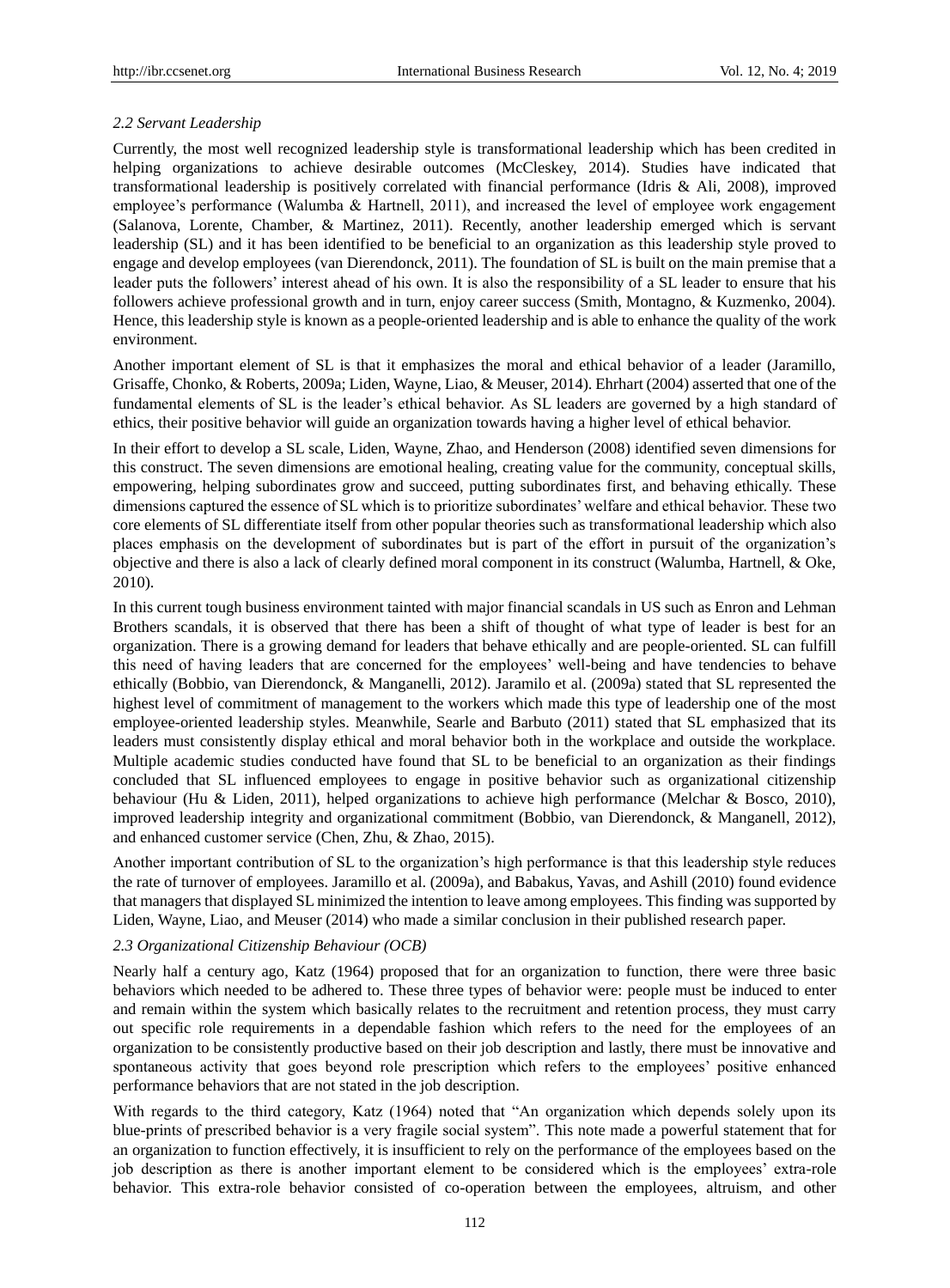non-compulsory positive work behavior such as willingness to accept temporary imposition and help avoid workplace problems by sharing important information with working colleagues. It is distinct from the contractual and enforceable behavior as this type of behavior which is known as citizenship behavior is not part of the job description. As it is beyond the formal required behavior, there is no possibility of reprimanding action being taken by the employers if the workers are not engaging in this behavior. Yet it is important to the organization as this behavior helps to create a work environment that produces better performance.

This development encouraged researchers to focus on this extra-role behavior. Leading the way was Organ and his colleagues who coined the term of Organizational Citizenship Behavior (OCB) as a construct of this extra-role behavior (Bateman & Organ, 1983; Smith, Organ, & Near, 1983).

In 1988, Organ defined OCB as a discretionary behavior which is not linked directly to or explicitly recognized by the formal reward system. In the same year, Organ proposed a new OCB model with taxonomy of five dimensions which consisted of altruism, conscientiousness, sportsmanship, courtesy, and civic virtue. This framework became the most popular among the OCB scholars who adopted it as a research model in empirical studies due to one of the main reasons being that in 1990, Podsakoff, Mackenzie, Moorman, and Fetter developed a reliable measurement scale to capture the essence of the five dimensions of Organ's 1988 construct (Mackenzie, Podsakoff, & Fetter, 1991; Moorman, 1991; Tansky, 1993).

Podsakoff, Mackenzie, Paine, and Bachrach (2000) proposed that the evolution of causes of OCB can be studied from four perspectives based on the empirical researches in the search of OCB antecedents. The four perspectives are individual / employee characteristic, task characteristic, organization characteristic, and leader characteristic. The antecedents of OCB from the perspective of employee characteristic were job satisfaction, organization commitment, perception of fairness, and leader supportiveness (Organ & Konovsky, 1989; Williams & Anderson, 1991; Moorman, 1991; Tansky, 1993; Lambert, Hogan, & Griffin, 2008) while from the perspective of task characteristic, the type of tasks that influenced the level of engagement of OCB in the work place were task feedback, task routinization level, and intrinsically satisfying tasks ((Podsakoff et al., 2000; Podsakoff, MacKenzie, & Bommer, 1996a). Meanwhile, the relationship between organizational characteristic and OCB was attributed to these six dimensions of organizational characteristic which were organizational formalization, organizational inflexibility, group cohesiveness, level of advisor/staff support, rewards that are not controlled by the leader, and the degree of spatial distance between supervisors and subordinates (Podsakoff, Mackenzie, & Bommer, 1996b). The perspective of leader characteristic was considered the key component in enhancing the level OCB in the working environment. Leadership styles such as transformational leadership influenced the level of engagement of OCB among the subordinates (Wang, Law, Hackett, Wang, & Chen, 2005; Mackenzie, Podsakoff, & Rich, 2001). Other influential leadership styles that predicted the presence of OCB in the workplace were transactional leadership (Podsakoff, Mackenzie, Moorman, & Fetter, 1990), Leader-Member Exchange (Settoon, Bennett, & Liden, 1996), and servant leadership (Bobbio, van Dierendonck, & Manganelli, 2012).

A great number of published literature indicated that OCB had a positive influence on both individual and organizational outcomes. In individual outcomes, a high level of engagement of OCB enhanced job satisfaction among the workforce (Munyon, Hochwarter, Perrewe, & Ferris, 2010). OCB had also been empirically demonstrated to influence organizational outcomes such as enhancing organizational performance (Nielsen, Hrivnak, & Shaw, 2009; Mallick, Pradhan, Tewari, & Jena, 2014), improving organizational effectiveness (Podsakoff, Ahearne, & Mackenzie, 1997), and service quality (Hui, Lam, & Schaubroeck, 2001). Another important positive effect of OCB on organizational outcomes was the negative relationship between OCB and turnover intention. Chen, Hui, and Sego (1998) found that a high level of engagement of OCB among employees in a workplace lowered the employees' intention to leave. Recent empirical evidences by Paille and Grima (2011), and Lam, Loi, Chan, and Liu (2016) provided support on this finding.

# **3. Theoretical Framework and Hypothesis**

#### *3.1 Servant Leadership (SL) and Dysfunctional Turnover*

Past and current researches in the area of voluntary turnover and its antecedents determined that one of the main factors that influenced employees' turnover behavior was the aspect of leadership (Waldman, Carter, & Hom, 2015). It was further proposed that the quality of relationship between a leader and his followers impacted the followers' intention to leave (Kim, Lee, & Carlson, 2010). Nonis, Sager, and Kumar (1996) found that employees were more likely to decide to leave an organization if they were dissatisfied with their immediate supervisors while Dicks and Ferrin (2002) concluded that employees that trusted their leaders showed a higher degree of job satisfaction which led to a lower level of turnover intention.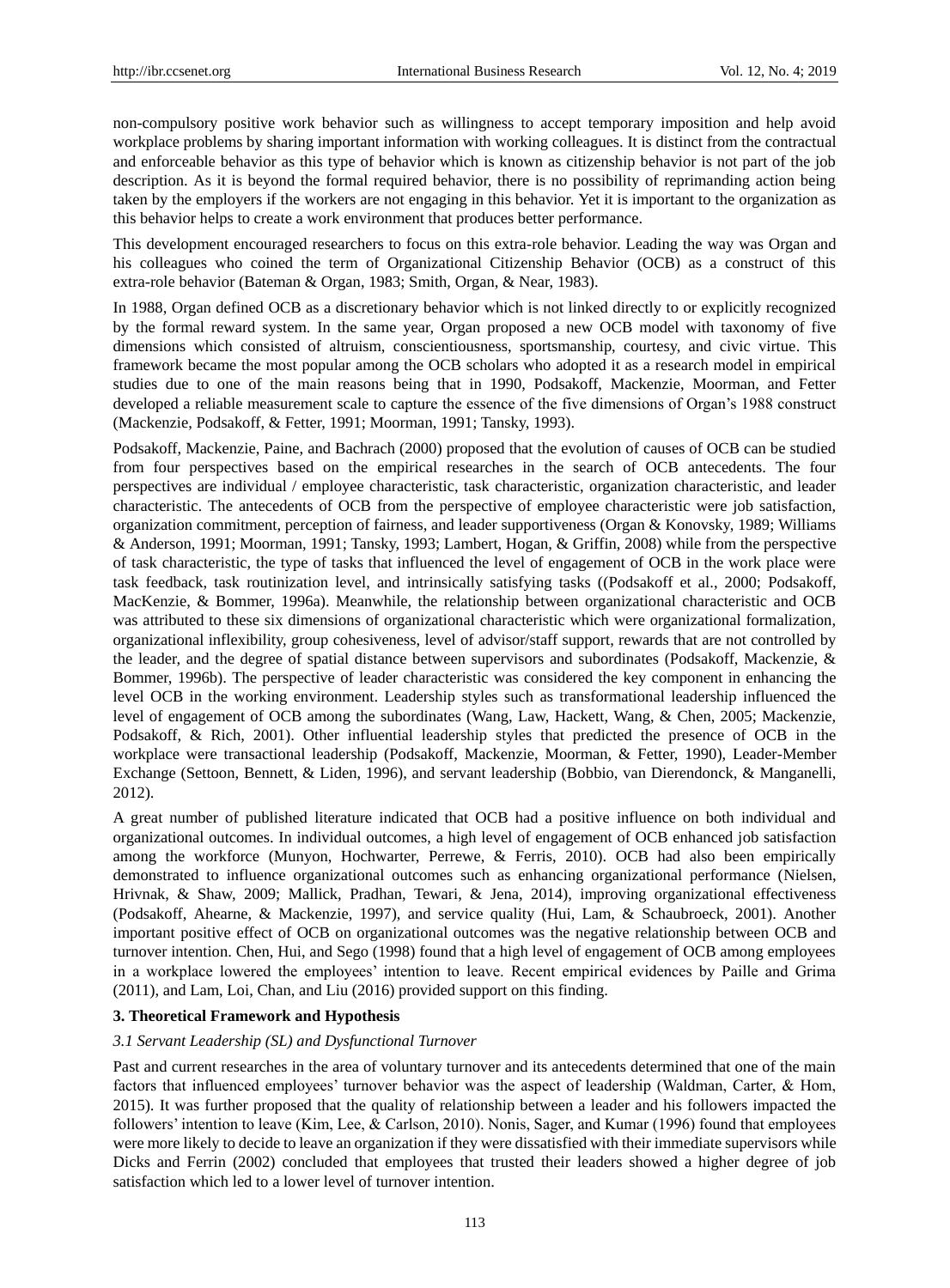Transformational leadership is amongst one of the most employee-oriented based leadership styles (Jaramillo et al., 2009a). Multiple studies have indicated that transformational leadership reduced employees' intention to leave an organization. Recent studies conducted by academic scholars such as El Badawy and Bassiouny (2014), Tse, Huang, and Lam (2013), and Wells and Peachey (2011) who conducted their study in a United States sports industry provided the necessary empirical support for the above conclusion. These studies showed that employee-oriented types of leadership such as transformational leadership influenced employees' exit intentions.

Jaramillo et al. (2009a) argued that another type of employee-oriented leadership, SL was a better construct in minimizing employees' intention to exit. Even though both SL and transformational leadership focused on the employees' well-being, there was a difference between SL and transformational leadership in the form of desired outcomes. SL focuses on employees' well-being in order for the followers to achieve personal objectives such as professional growth while transformational leadership focuses on the employees' well-being in order to motivate them to achieve the organization's objectives (Smith, Montagno, & Kuzmenko, 2004). This important characteristic of SL qualified this leadership style as representing the highest management's commitment to employee. According to Brashear, Bellenger, Boles, and Barksdale (2006), managers that took the role of a mentor with the focus on ensuring subordinates' professional growth will reduce the level of intention to leave among these employees. Jaramillo and his colleagues (2009a) through their findings, confirmed the belief that SL had a positive influence on the level of employee's intention to leave. Liden, Wayne, Liao, and Meuser (2014) provided an empirical study that indicated the direct link between SL and turnover intention which provided support to the earlier work of Jaramillo et al. (2009a)

There are limited studies that focus on the dysfunctional turnover phenomenon. Studies that were available provided an indirect relationship between this type of turnover and leadership. Nyberg (2010) empirically demonstrated that both pay growth and promotion rate affected to a greater degree the negative relationship between high performers and their turnover rate compared to mediocre and low performers. This finding lent support to the argument that high performers will thrive in a supportive working environment that provides career advancement, and SL which is built on the foundation of focusing on the followers' professional growth and development (Smith, Montagno, & Kuzmenko, 2004) will be able to offer this kind of working environment. Drawing from this argument and earlier findings on the relationship between SL and turnover cognitive, this researcher predicts that:

#### *H1: There is a negative relationship between servant leadership and dysfunctional turnover.*

#### *3.2 Servant Leadership and Organization Citizenship Behavior*

Various studies indicated that leadership styles influenced the level of employees' OCB engagement in a workplace. Omar, Zainal, Omar, and Khairuddin (2009) discovered that the existence of OCB in a working environment was influenced by leadership behaviour. These researchers concluded that transformational leadership was significantly positive correlated to the level of OCB engagement among employees in a workplace with sample data collected from a population derived from multinational manufacturing firms in Malaysia. Similar findings by Wang, Law, Hackett, Wang, and Chen (2005), and Mackenzie, Podsakoff, and Rich (2001) reinforced the validity of the results of Omar et al. (2009).

Hu and Liden (2011) in their empirical study with a China sample, found a significant positive correlation with a value of .59 between SL and OCB. Jaramillo, Grisaffe, Chonko, and Roberts (2009b) with their sample derived from salesforce in US reported that SL had a positive correlation with OCB with a value of .24 while Neuber, Kacmar, Carlson, Chonko, and Roberts (2008) with the participants from various industries in US, found that SL was correlated with OCB elements of helping, and creative behavior with a value of .24. These findings provided empirical evidence that SL is a potential cause of OCB. In a more recent development, Bakar and McCann (2016) concluded that SL enhanced the level of OCB in the workplace as their finding demonstrated that SL had a positive relationship with OCB which was mediated by leader-member dyadic communication style. With these findings, this researcher expects that:

#### *H2: There is a positive relationship between servant leadership and OCB*

#### *3.3 Organizational Citizenship Behavior and Dysfunctional Turnover*

According to Paille and Grima (2011), one of the earliest studies of the effects of organizational citizenship behavior on employees' intention to leave the organization was conducted by Chen, Hui, and Sego (1998) whose findings showed that there was a negative relationship between these two dimensions. This relationship can be explained by examining the core component of organization citizenship behavior which is discretionary behavior. When employees are dissatisfied with the organization but due to various reasons, such as difficulty in finding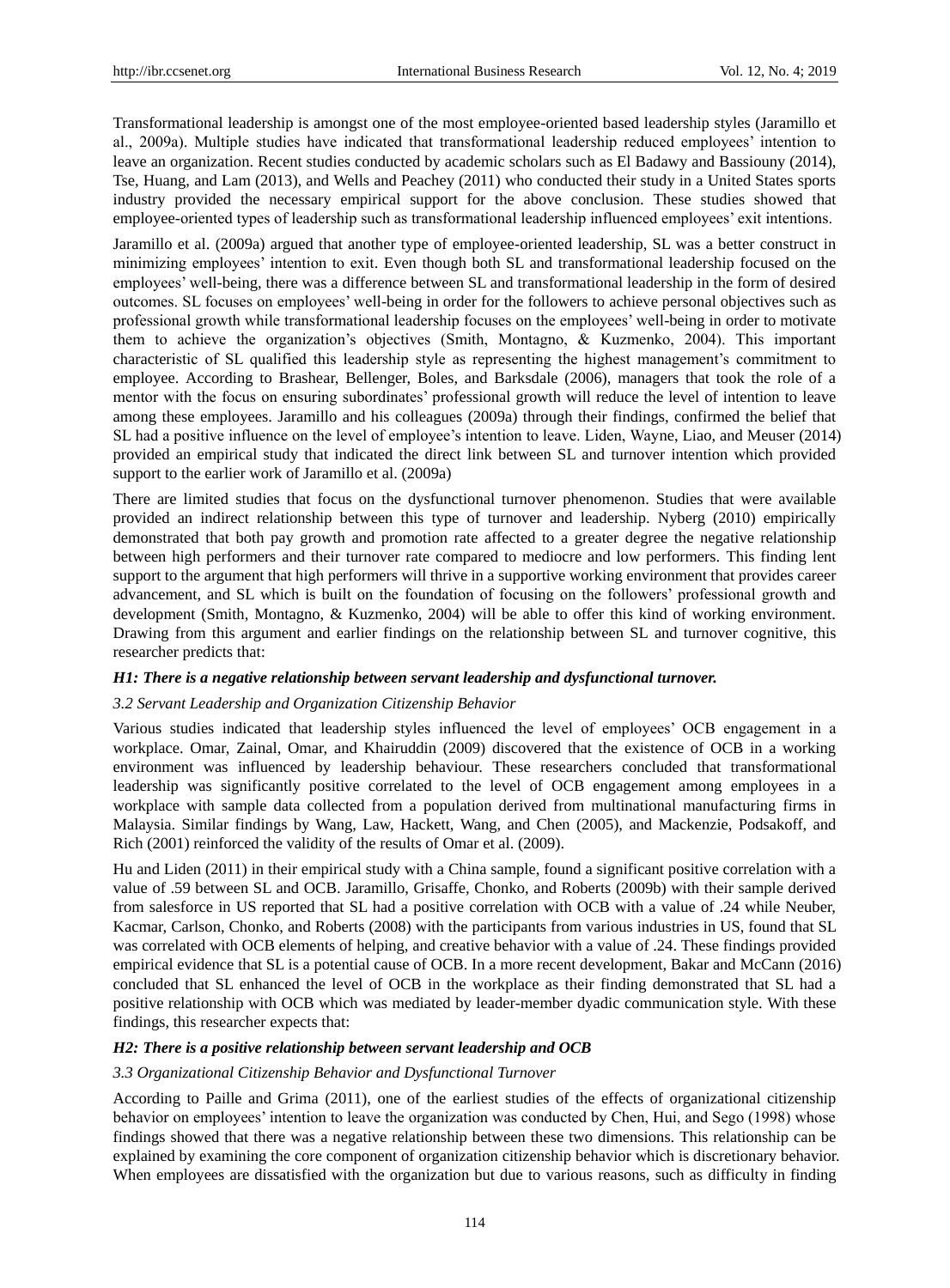another position deterring them from leaving the organization, these employees will reduce their OCB as it is less of a risk compared to reducing the level of their work performance (Chen, Hui, & Sego, 1998). Since OCB is not an official duty or responsibility, the reduction in the level of OCB will not affect these employees' performance in the eyes of the managers. Hence, if any of the employees exhibit symptoms of withdrawn OCB, it may be that these employees are unhappy and are thinking of leaving the organization (Paille & Grima, 2011).

In 2007, Coyne and Ong conducted a research study on the relationship between OCB and intention to leave across culture. With the data collected from samples that were derived from the manufacturing industry of three countries namely Malaysia, Germany, and England, these researchers found that OCB had a significant negative relationship with intention to leave among the employees in these three countries. In a more recent study on the relationship between OCB and the turnover phenomenon, Paille and Grima (2011) concluded that OCB was able to predict the intention to leave among employees in the business industry in France. These studies provided evidence that over a 20 years period, OCB continued to be a strong predictor of intention to leave among employees. This reinforced the argument that OCB has a strong and consistent negative relationship with this turnover cognition. Intention to leave was recognized as the best predictor of actual turnover compared to other predictors (Griffeth, Hom, & Gaertner, 2000; Allen & Griffeth, 2001). Fugate, Prussia, and Kinichi (2012) reiterated this conclusion as these authors provided empirical evidence that intention to leave subsequently led to turnover among the employees. Thus, this provides support to the argument that OCB reduces turnover rate in an organization.

The link between OCB and performance-turnover can be indirectly determined as the studies on the effects of OCB in dysfunctional turnover phenomenon are very limited. According to Lee, Kim, and Kim (2013), a working environment that is infused with the element of OCB increased job satisfaction among employees while Nyberg (2010) found that job satisfaction had a negative relationship with performance-turnover. These findings support the argument that employees' engagement in OCB in a workplace will reduce the rate of dysfunctional turnover in an organization. Thus, based on this argument and various findings reporting the negative relationship between OCB and intention to leave, this researcher hypothesizes that:

## *H3: There is a negative relationship between OCB and Dysfunctional Turnover.*

## *3.4 The Mediating Role of Organizational Citizenship Behavior*

Though there are limited studies with OCB as a mediator variable in the research framework, the existing published works showed that OCB did play a role in mediating the relationship between a predictor variable and the criterion variable of intention to leave. Pare and Treamblay (2007) with the sample of 394 respondents from the IT industry located in Quebec concluded that OCB mediated the relationship between high-involvement HR practices and employee intention to leave. Pare and his colleague proposed that when an employee had the intention to leave, he will reduce his level of engagement of OCB in the workplace. Meanwhile, Paille (2013) with the sample of 651 respondents derived from the alumni list of a Canadian university found that perceived job alternatives were positively correlated with intention to search. This positive relationship was mediated by OCB.

In their recent study, Lau, McLean, Lien, and Hsu (2016) conceptualized a research model with OCB mediating the relationship between affective commitment and employee exit intention. From a sample of respondents drawn from various industries located in Malaysia, Lau and her colleagues found that self-rating OCB partially mediated the relationship of the predictor of the study which was the construct of affective commitment and the criterion which was the intention to leave. Meanwhile, Lam, Loi, Chan, and Liu (2016) empirically demonstrated that OCB is related to leadership style and employees' intention to exit an organization. These academic authors concluded that ethical leadership had a negative relationship with exit intention which was mediated by OCB in this relationship. SL scholars such as van Dierendonck (2011) through his review of SL academic researches and studies stated that SL has all the characteristics of an ethical leadership. Hence, this showed that SL will affect employees' turnover intention and its influence on these employees' attitudinals will be mediated by employees' OCB. The result of the studies conducted by Pare and Treamblay (2007), Paille (2013), Lau et al. (2016), and Lam et al. (2016) supported the conclusion that OCB is valid as a mediator variable and also has a strong relationship with intention to leave.

Furthermore, according to Baron and Kenny (1986), for an element to be considered as a mediating variable, it must fulfill the requirement of a strong relation with both the predictor and the criterion of the study. From the review of the relationship among OCB, SL, and intention to leave, it is established without doubt that OCB is significantly related to both SL (van Dierendonck & Nuijten, 2011; Bakar & McCann, 2016), and intention to leave (Paille & Grima, 2011; McClean, Burris, & Detert, 2013). Based on the literature reviews and arguments,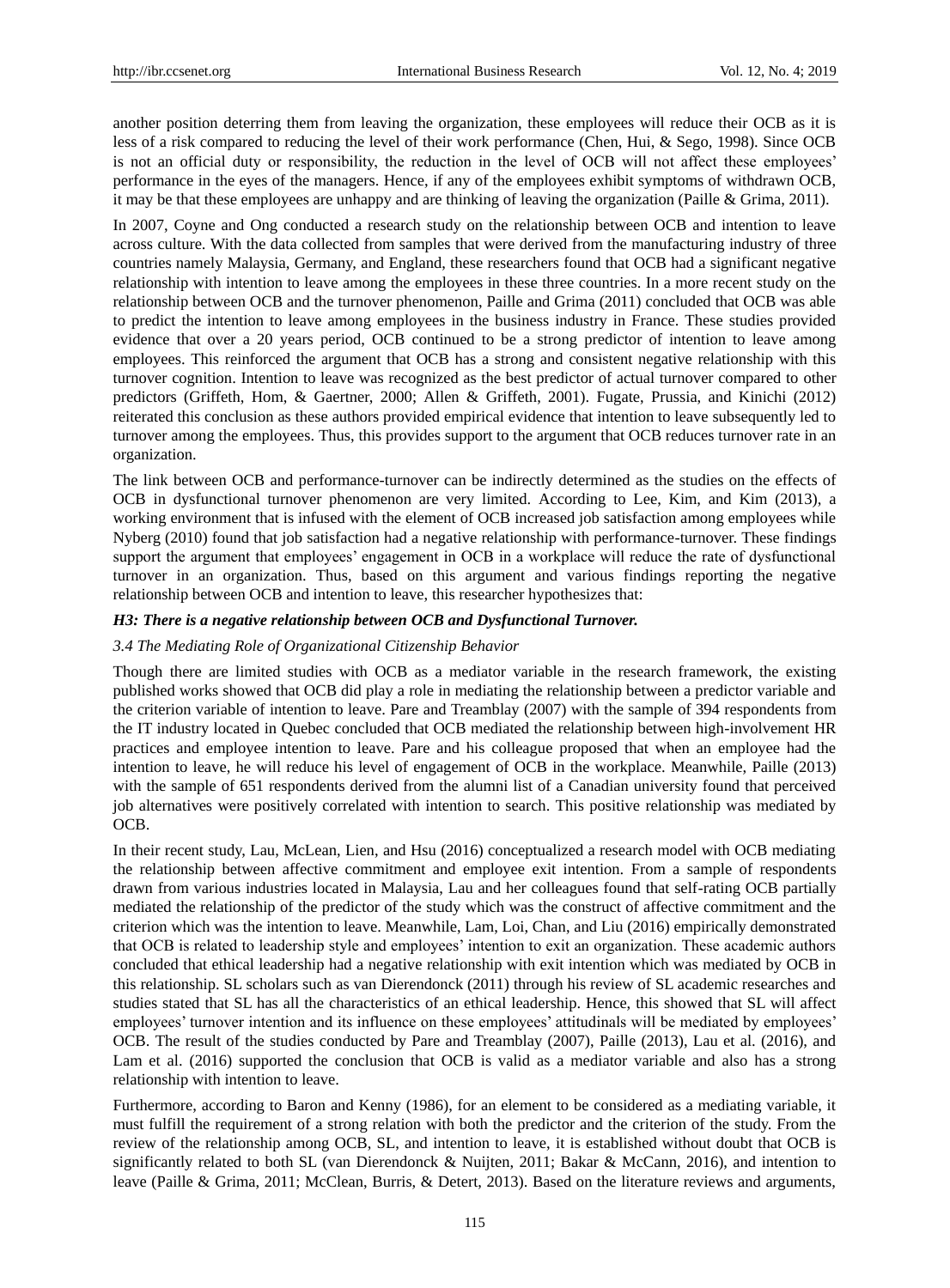this researcher predicts that:

# *H4: OCB mediates the relationship between servant leadership and dysfunctional turnover*

Therefore, the proposed conceptual framework is shown in figure 1.0



Figure 1. the proposed conceptual framework

# **4. Implications**

The main aim of this study is to provide a better understanding on the turnover behavior of high performers in an organizational setting. Thus, the finding of this study will be able to enhance the body of knowledge from both the perspective of a managerial and academic domain.

4.1 Managerial implications.

- i. Reduce the turnover rate among the high performers of an organization which will improve organizational effectiveness.
- ii. Improve the engagement level of OCB in the workplace which will create a more conducive working environment.
- iii. Provide direction in allocating organizational resources for human resource's strategies.

4.2 Academic implication

- i. Increase the number of published academic research paper on dysfunctional turnover which will increase the understanding on the turnover phenomenon.
- ii. Serve as a foundation for future dysfunctional turnover study in the area of leadership and employees' behavior in the working environment.

#### **5. Conclusion**

Dalton et al. published their seminal paper in 1982 in which these authors identified two groups of employee turnover in an organization which were labeled dysfunctional turnover and functional turnover. Dysfunctional turnover referred to the exit of high performance and hard-to-replace employees while functional turnover referred to the exit of poor performers (Hom, Mitchell, Lee, & Griffeth, 2012).

Though the importance of this concept from both an academic and managerial perspective was well recognized (Mobley, 1982b; Hom & Griffeth, 1995), there was a lack of study conducted on this phenomenon. Mobley (1982a) argued that it is essential that future researches on turnover differentiate between high quality leavers and poor-quality leavers to have a better understanding of the turnover phenomenon. Yet thirty years later, in 2013, Heavey, Holwerda, and Hausknecht conducted a meta-analytic review on the subject of employee turnover causes and consequences, concluded that this argument was largely unheeded. Most of their studies that they reviewed and also current turnover literatures, the turnover rates theoretically included all form of leavers including high, marginal, and poor performers (Furtado, Batista, & Silva, 2011; Maertz & Kmitta, 2012; Hancock, Allen, Bosco, McDaniel, & Pierce, 2011; Waldman, Carter, & Hom, 2015; Babalola, Stouten, & Euwema, 2016). There was not much attention given to a specific group of employees. Hence, this proposed conceptual framework will have rectified this shortcoming.

Another important gap of knowledge was that there was very limited published academic paper that focused on the influence of leadership on the turnover of high performers. The study of leadership influences on turnover are well researched (Jaramillo et al., 2009b; Gul, Ahmad, Rehman, Shabir, & Razzaq, 2012; Waldman, Carter, & Hom, 2015), but none of these studies focus on a specific group of employees. This framework with its focus on SL influence on high performers' turnover behavior will contribute to the body of knowledge in the aspect of turnover phenomenon. Thus, it is recommended that further empirical study be undertaken to validate this conceptual framework which will prove to be valuable in adding to the body of knowledge at this critical point of time.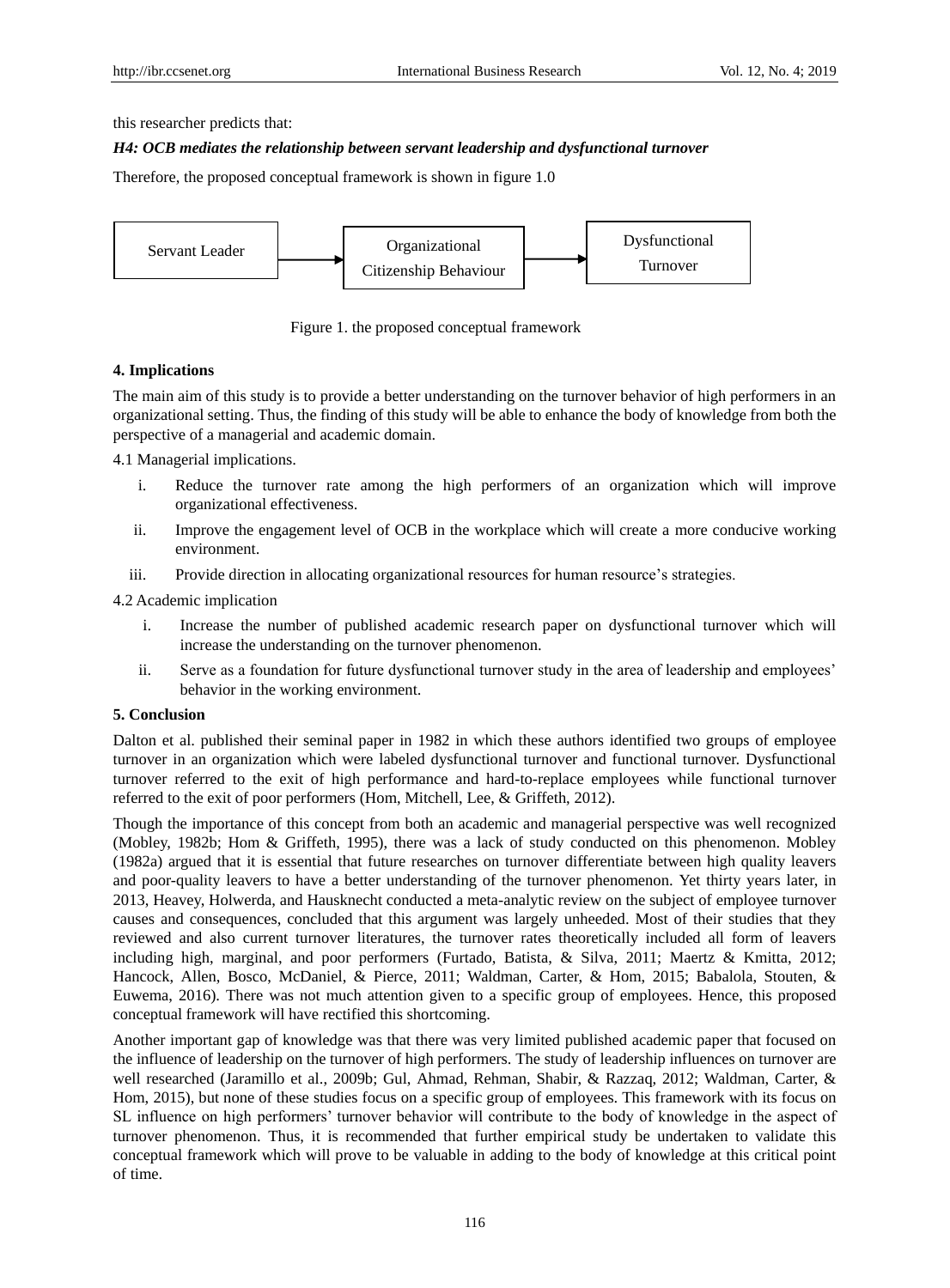## **6. Limitations**

The main limitation of this study is the difficulty in gaining access to a large pool of respondents. According to Ramayah, Cheah, Chuah, Ting, and Memon (2018), in organizational studies, the actual respondents are difficult to get and have access to. Oppong (2013) stated that if a sample size is not adequate, it might cause sampling error. Thus, this limitation needs to be address to ensure the creditability of this study's undertakings and findings (Oppong, 2013).

# **References**

- Allen, D. G., & Griffeth, R. W. (2001). Test of a mediated performance-turnover relationship highlighting the moderating roles of visibility and reward contingency. *Journal of Applied Psychology*, *86*(5), 014-1021. https://doi.org/10.1037//0021-9010.86.5.1014
- Babakus, E., Yavas, U., & Ashill, N. J. (2010). Service worker burnout and turnover intentions: roles of person-fit job, servant leadership, and customer orientation. *Services Marketing Quarterly, 32*(1), 17-31. https://doi.org/10.1080/15332969.2011.533091
- Babalola, M., Stouten, J., & Euwema, M. (2016). Frequent change and turnover intention: the moderating role of ethical leadership. *Journal of Business Ethics*, *134*(2), 311-322. https://doi.org/10.1007/s10551-014-2433-z
- Bakar, H. A., & McCann, R. M. (2016). The mediating effect of leader-member dyadic communication style agreement on the relationship between servant leadership and group-level organizational citizenship behaviour. *Management Communication Quarterly, 30*(1), 32-58. https://doi.org/10.1177/0893318915601162
- Baron, R. M., & Kenny, D. A. (1986). The moderator–mediator variable distinction in social psychological research: conceptual, strategic, and statistical considerations. *Journal of Personality and Social Psychology*, *51*(6), 1173-1182. https://doi.org/10.1037/0022-3514.51.6.1173
- Bateman, T. S., & Organ, D. W. (1983). Job satisfaction and the good soldier: the relationship between effect and employee citizenship. *Academy of Management Journal, 26*(4), 587-595. https://10.2307/255908
- Bobbio, A., van Dierendonck, D., & Manganelli, A. M. (2012). Servant leadership in Italy and its relation to organizational variables. *Leadership, 8*(3), 229-243. https://doi.org/10.1177/1742715012441176
- Brashear, T. C., Bellenger, D. N., Boles, J. S., & Barksdale, Jr. H. C. (2006). An exploratory study of the relative effectiveness of different types of sales force mentors. *Journal of Personal Selling & Sales Management, 26*(1), 7-18. https://doi.org/10.2753/PSS0885-3134260101
- Caillier, J. G. (2016). Do transformational leaders affect turnover intentions and extra-role behaviors through mission valence? *The American Review of Public Administration*, *46*(2), 226-242. https://doi.org/10.1177/0275074014551751
- Call, M. L., Nyberg, A. J., & Ployhart, R. E. (2015). The dynamic nature of collective turnover and unit performance: the impact of time, quality, and replacements. *Academy of Management Journal, 58*(4), 1208-1232. https://doi.org/10.5465/amj.2013.0669
- Chan, S. H. (2010). The influence of leadership expertise and experience on organizational performance: a study of Amanah Ikhtiar Malaysia. *Asia Pacific Business Review*, *16*(1/2), 59-77. https://doi.org/10.1080/13602380802503566
- Chang, W. A., Wang, Y., & Huang, T. (2013). Work design-related antecedents of turnover intention: a multilevel approach. *Human Resource Management*, *52*(1), 1-26. https://doi.org/10.1002/hrm.21515
- Chen, X., Hui, C., & Sego, D. J. (1998). The role of organizational citizenship behaviour in turnover: conceptualization and preliminary tests of key hypotheses. *Journal of Applied Psychology*, *83*(6), 922-931. https://doi.org/10.1037/0021-9010.83.6.922
- Chen, Z., Zhu, J., & Zhou, M. (2015). How does a servant leader fuel the service fire? A multilevel model of servant leadership, individual self-identity, group competition climate, and customer service performance. *Journal of Applied Psychology*, *100*(2), 511-521. https://doi.org/10.1037/a0038036
- Cho, Y., Rutherford, B. N., Friend, S. B., Hamwi, G. A., & Park, J. (2017). The role of emotions on frontline employee turnover intentions. *Journal of Marketing Theory & Practice*, *25*(1), 57-68. https://doi.org/10.1080/10696679.2016.1235960
- Coyne, I., & Ong, T. (2007). Organizational citizenship behaviour and turnover intention: a cross cultural study.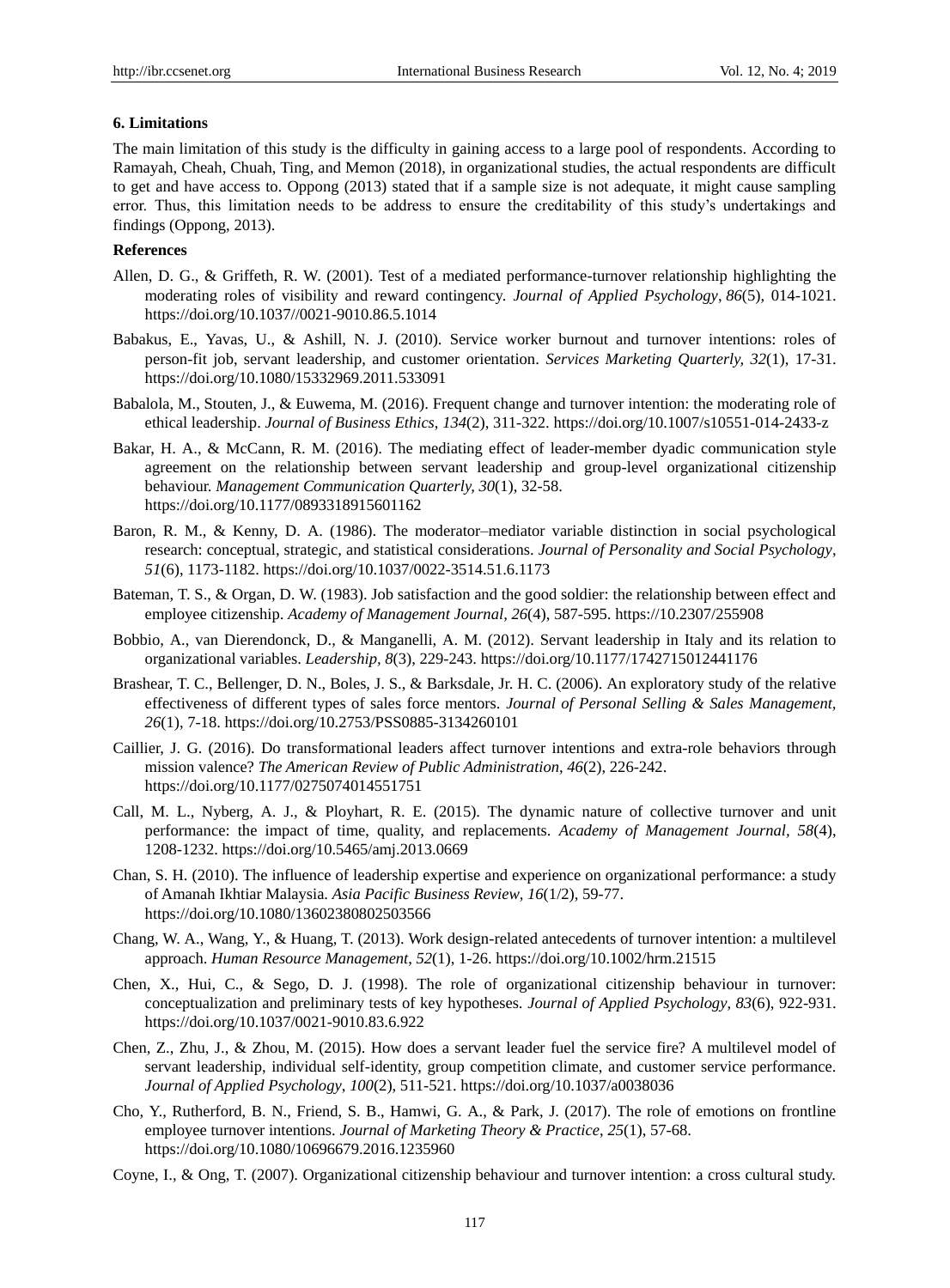*The International Journal of Human Resource Management, 18*(6), 1085-1097. https://doi.org/10.1080/09585190701321831

- Dalton, D. R., Krackhardt, D. M., & Porter, L. W. (1981). Functional turnover: an empirical assessment. *Journal of Applied Psychology*, *66*(6), 716-721. https://doi.org/10.1037/0021-9010.66.6.716
- Dalton, D. R., Todor, W. D., & Krackhardt, D. M. (1982). Turnover overstated: the functional taxonomy. Academy *of Management Review*, 7(1), 117-123. https://doi.org/10.5465/amr.1982.4285499
- Dicks, K. T., & Ferrin, D. L. (2002). Trust in leadership: meta-analytic findings and implications for research and practice. *Journal of Applied Psychology, 87*, 611-628. https://doi.org/10.1037//0021-9010.87.4.611
- Ehrhart, M. G. (2004). Leadership and procedural justice climate as antecedents of unit-level organizational citizenship behaviour. *Personnel Psychology*, *57*(1), 61-94. https://doi.org/10.1111/j.1744-6570.2004.tb02484.x
- El Badawy, T. A., & Bassiouny, M. (2014). Employee engagement as a mediator between transformational leadership & intention to quit. *Contemporary Management Quarterly / Wspólczesne Zarzadzanie*, *13*(2), 37-50. http://www.ejournals.eu/ijcm/2014/13(2)/art/5219
- Fugate, M., Prussia, G. E., & Kinicki, A. J. (2012). Managing employee withdrawal during change: the role of threat appraisal. *Journal of Management, 38*(3), 890-914. https://doi.org/10.1177/0149206309352881
- Furtado, L. R., Batista, M. C., & Silva, F. F. (2011). Leadership's impact in turnover and career abandonment intention: the Azorean Hospital nurses case. *Hospital Topics*, *89*(3), 51-58. https://doi.org/10.1080/00185868.2011.596797
- Gilbreath, B., & Benson, P. G. (2004). The contribution of supervisor behaviour to employee psychological well-being. *Work & Stress*, *18*(3), 255-266. https://doi.org/10.1080/02678370412331317499
- Griffeth, R. W., Hom, P. W., & Gaertner, S. (2000). A meta-analysis of antecedents and correlates of employee turnover: update, moderator tests, and research millennium. *Journal of Management, 26*(3), 463-488. https://doi.org/10.1177/014920630002600305
- Gul, S., Ahmad, B., Rehman, S. U., Shabir, N., & Razzaq, N. (2012). Leadership styles, turnover intentions and the mediating role of organisational commitment. *Information and Knowledge Management, 2*(7), 44-51.
- Hancock, J. I., Allen, D. G., Bosco, F. A., McDaniel, K. R., & Pierce, C. A. (2011). Meta-analytic review of employee turnover as a predictor of firm performance. *Journal of Management, 39*(3), 573-603. https://doi.org/10.1177/0149206311424943
- Heavey, A. L., Holwerda, J. A., & Hausknecht, J. P. (2013). Causes and consequences of collective turnover: a meta-analytic review. *Journal of Applied Psychology, 98*(3), 412-453. https://doi.org/10.1037/a0032380
- Hom, P. W., & Griffeth, R. W. (1995). *Employee turnover.* Ohio: South-Western College Publishing.
- Hom, P. W., Mitchell, T. R., Lee, T. W., & Griffeth, R. W. (2012). Reviewing employee turnover: focusing on proximal withdrawal states and an expanded criterion. *Psychological Bulletin*, *138*(5), 831-858. https://doi.org/10.1037/a0027983
- Hu, J., & Liden, R. C. (2011). Antecedents of team potency and team effectiveness: an examination of goal and process clarity and servant leadership. *Journal of Applied Psychology*, 96(4), 851-862. https://doi.org/10.1037/a0022465
- Hui, C., Lam, S. K., & Schaubroeck, J. (2001). Can good citizens lead the way in providing quality service? A field quasi experiment. *Academy of Management Journal*, *44*(5), 988-995. https://doi.org/10.2307/3069442
- Idris, F., & Ali, K. A. M. (2008). The impact of leadership style and best practises on company performances: empirical evidence from business firms in Malaysia, *Total Quality Management,* 19(1-2), 163-171. https://doi.org/10.1080/14783360701602130
- Jaramillo, F., Grisaffe, D. B., Chonko, L. B., & Roberts, J. A. (2009a). Examining the impact of servant leadership on salesperson's turnover intention. *Journal of Personal Selling and Sales Management, 29*(4), 351-365. https://10.2753/PSS0885-3134290404
- Jaramillo, F., Grisaffe, D. B., Chonko, L. B., & Roberts, J. A. (2009b). Examining the impact of servant leadership on sales force performance. *Journal of Personal Selling and Sales Management, 29*(3), 257-275. https://doi.org/10.2753/PSS0885-3134290304
- Jing, F. F., & Avery, G. C. (2008). Missing links in understanding the relationship between leadership and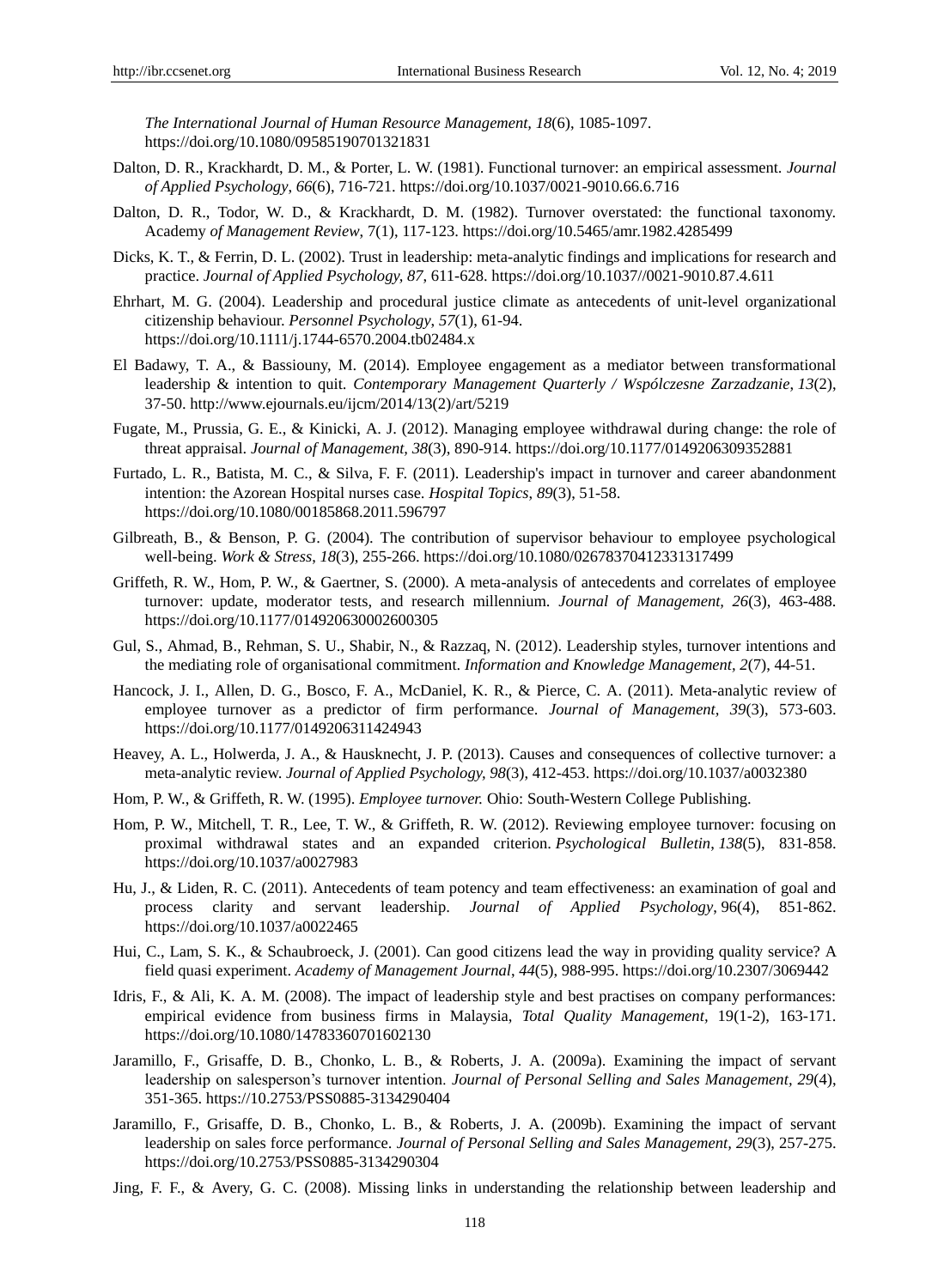organizational performance. *International Business and Economics Research Journal*, *7*(5), 67. https//doi.org/10.19030/iber.v7i5.3256

- Johnson, J. T., Griffeth, R. W., & Griffin, M. (2000). Factors discriminating functional and dysfunctional salesforce turnover. *Journal of Business & Industrial Marketing, 15*(6), 399-415. https://doi.org/10.1108/08858620010349493
- Katz, D. (1964). The motivation basis of organizational behaviour. *Behavioral Science, 9*(2), 131-146. https://doi.org/10.1002/bs.3830090206
- Kim, B., Lee, G., & Carlson, K. D. (2010). An examination of the nature of the relationship between leader-member-exchange (LMX) and turnover intent at different organization level. *International Journal of Hospitality Management, 29,* 591-597. https://doi.org/10.1016/j.ijhm.2009.10.025
- Lam, L. W., Loi, R., Chan, K. W., & Liu, Y. (2016). Voice more and stay longer: how ethical leaders influence employee voice and exit intentions. *Business Ethics Quarterly*, *26*(3), 277-300. https://doi.org/10.1017/beq.2016.30
- Lamberg, E. G., Hogan, N. L., & Griffin, M. L. (2008). Being the good soldier: organizational citizenship behaviour and commitment among correctional staff. *Criminal Justice and Behaviour, 35*(1), 56-68. https://doi.org/10.1177/0093854807308853
- Lau, P. Y. Y., McLean, G. N., Lien, B. Y., & Hsu, Y. (2016). Self-rated and peer rated organizational citizenship behaviour, affective commitment, and intention to leave in a Malaysian context. *Personnel Review, 45*(3), 569-592. https://doi.org/10.1108/PR-04-2014-0083
- Lee, U. H., Kim, H. K., & Kim, Y. H. (2013). Determinants of organizational citizenship behaviour and its outcomes. *Global Business and Management Research: An International Journal, 5*(1), 54-65.
- Liden, R. C., Wayne, S. J., Liao, C., & Meuser, J. D. (2014). Servant leadership and serving culture: influence on individual and unit performance. *Academy of Management Journal, 57*(5), 1434-1452. https://doi.org/10.5465/amj.2013.0034
- Liden, R. C., Wayne, S. J., Zhao, H., & Henderson, D. (2008). Servant leadership: development of a multidimensional measure and multi-level assessment. *The Leadership Quarterly*, *19*(2), 161-177. https://10.1016/j.leaqua.2008.01.006
- Liu, J., Siu, O. L., & Shi, K. (2010). Transformational leadership and employee well-being: the mediating role of trust in the leader and self‐efficacy. *Applied Psychology*, *59*(3), 454-479. https://doi.org/10.1111/j.1464-0597.2009.00407.x
- MacKenzie, S. B., Podsakoff, P. M., & Fetter, R. (1991). Organizational citizenship behaviour and objective productivity as determinants of managerial evaluations of salespersons' performance. *Organizational Behaviour and Human Decision Processes*, *50*(1), 123-150. https://doi.org/10.1016/0749-5978(91)90037-T
- Mackenzie, S. B., Podsakoff, P. M., & Rich, G. A. (2001). Transformational and transactional leadership and salesperson performance. *Journal of The Academy of Marketing Science*, *29*(2), 115-134. https://doi.org/10.1177/03079459994506
- Maertz Jr, C. P., & Kmitta, K. R. (2012). Integrating turnover reasons and shocks with turnover decision processes. *Journal of Vocational Behaviour, 81*, 26-38. https://doi.org/10.1016/j.jvb.2012.04.002
- Mallick, E., Pradhan, R. K., Tewari, H. R., & Jena, L. K. (2014). Organizational citizenship behaviour, job performance and HR practices: a relational perspective. *Management and Labour Studies, 39*(4), 449-460. https://doi.org/10.1177/0258042x15578023
- McClean, E. J., Burris, E. R., & Detert, J. R. (2013). When does voice lead to exit? It depends on leadership. *Academy of Management Journal*, *56*(2), 525-548. https://doi.org/10.5465/amj.2011.0041
- McCleskey, J. A. (2014). Situational, transformational, and transactional leadership and leadership development. *Journal of Business Studies Quarterly, 5*(4), 117-130.
- Melchar, D. E., & Bosco, S. M. (2010). Achieving high organization performance through servant leadership. *Journal of Business Inquiry: Research, Education & Application*, *9*(1), 74-88. http://www.uvu.edu/woodbury/jbi/volume9
- Mittal, S. (2016). Effects of transformational leadership on turnover intentions in IT SMEs. *International Journal of Manpower*, *37*(8), 1322-1346. https://doi.org/10.1108/IJM-10-2014-0202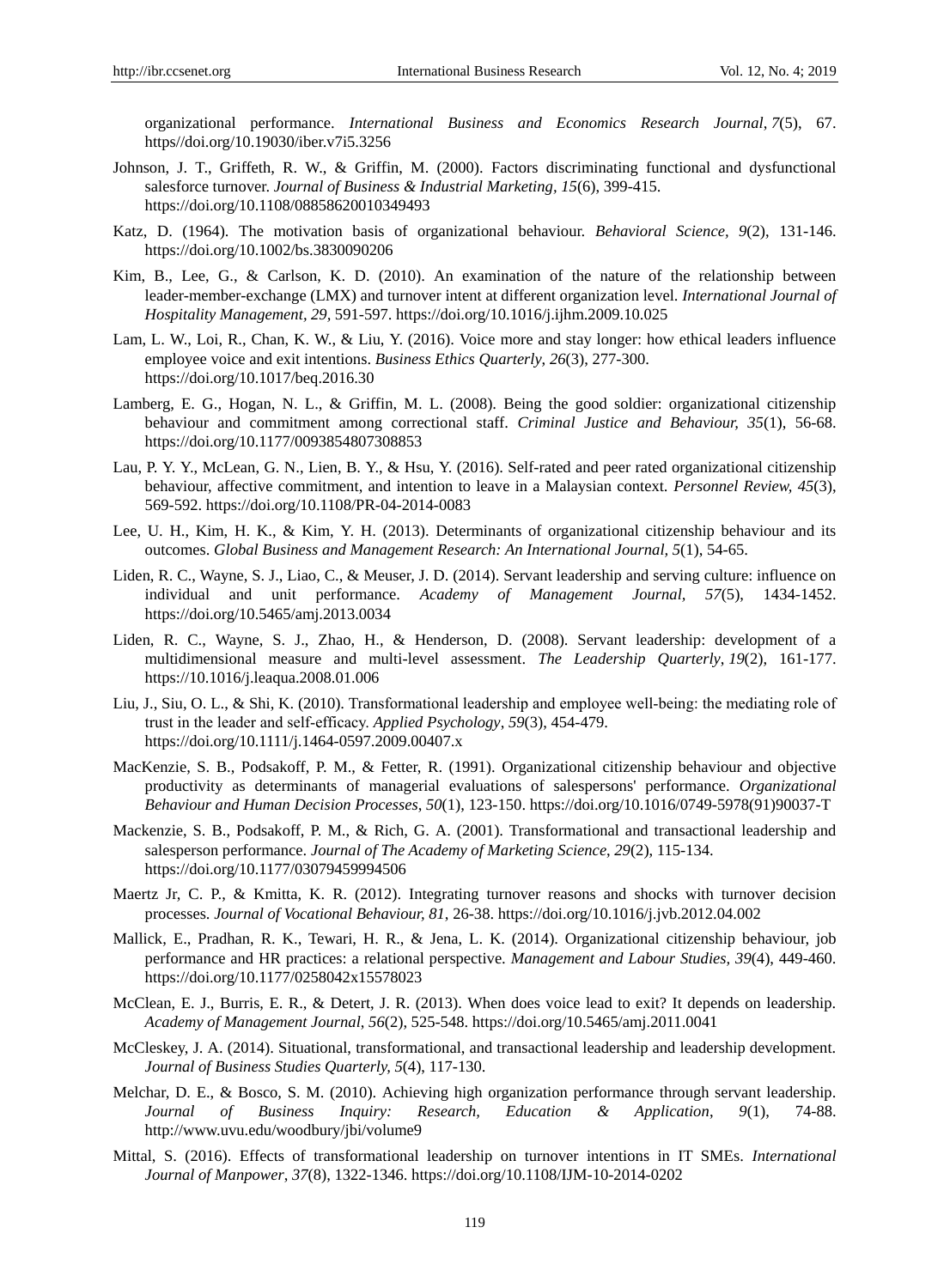- Mobley, W. H. (1982a). Some unanswered questions in turnover and withdrawal research. *Academy of Management Review*, *7*(1), 111-116. https://doi.org/103.5.181.57
- Mobley, W. H. (1982b). *Employee turnover: causes, consequences, and control*. Reading, Mass: Addison-Wesley.
- Moorman, R. H. (1991). Relationship between organizational justice and organizational citizenship behaviour: do fairness perceptions influence employee citizenship? *Journal of Applied Psychology, 76*(6), 845-855. https://doi.org/10.1037/0021-9010.76.6.845
- Munyon, T. P., Hochwarter, W. A., Perrewe, P. L., & Ferris, G. R. (2010). Optimism and the nonlinear citizenship behaviour-job satisfaction relationship in three studies. *Journal of Management, 36*(6), 1505-1528. https://doi.org/1177/0149206309350085
- Neubert, M. J., Kacmar, K. M., Carlson, D. S., Chonko, L. B., & Roberts, J. A. (2008). Regulatory focus as a mediator of the influence of initiating structure and servant leadership on employee behaviour. *Journal of Applied Psychology*, *93*(6), 1220-1233. https://doi.org/10.1037/a0012695
- Nielsen, T. M., Hrivnak, G. A., & Shaw, M. (2009). Organizational citizenship behaviour and performance: a meta-analytic of group-level research. *Small Group Research, 40*(5), 555-577. https://doi.org/10.1177/1046496409339630
- Nonis, S. A., Sager, J. K., & Kumar, K. (1996). Salespeople's use of upward influence tactics (UITs) in coping with role stress. *Journal of The Academy of Marketing Science*, *24*(1), 44. https://doi.org/10.1007/BF02893936
- Nyberg, A. (2010). Retaining your high performers: moderators of the performance job satisfaction voluntary turnover relationship. *Journal of Applied Psychology, 95*(3), 440-453. https://doi.org/10.1037/a0018869
- O'Connell, M., & Kung, M. (2007). The cost of employee turnover. *Industrial Management, 49*(1), 14-19.
- Omar, Z., Zainal, A., Omar, F., & Khairudin, R. (2009). The influence of leadership behaviour on organisational citizenship behaviour in self-managed work teams in Malaysia. *South African Journal of Human Resource Management*, *7*(1), 196-206. [https://10.4102/sajhrm.v7i1.209](https://10.0.16.6/sajhrm.v7i1.209)
- Oppong, S. H. (2013). The problem of sampling in qualitative research. *Asian journal of management sciences and education*, *2*(2), 202-210. Accessed from www.ajmse.leena-luna.co.jp/AJMSEPDFs/Vol.2(2)/AJMSE2013(2.2-21).pdf
- Organ, D. W. (1988), *Organizational citizenship behaviour: the good soldier syndrome.* U.S.: D.C. Heath and Company.
- Organ, D. W., & Konovsky, M. (1989). Cognitive versus affective determinants of organizational citizenship behaviour. *Journal of Applied Psychology*, *74*(1), 157-164. https://doi.org/10.1037/0021-9010.74.1.157
- Paillé, P. (2013). Organizational citizenship behaviour and employee retention: how important are turnover cognitions? *International Journal of Human Resource Management*, *24*(4), 768-790. https://doi.org/10.1080/09585192.2012.697477
- Paille, P., & Grima, F. (2011). Citizenship and withdrawal in the workplace: relationship between organizational citizenship behaviour, intention to leave current job and intention to leave the organization. *Journal of Social Psychology*, *151*(4), 478-493. https://doi.org/10.1080/00224545.2010.507266
- Paré, G., & Tremblay, M. (2007). The influence of high-involvement human resources practices, procedural justice, organizational commitment, and citizenship behaviours on information technology professionals' turnover intentions. *Group & Organization Management*, *32*(3), 326-357. https://doi.org/10.1177/1059601106286875
- Podsakoff, N. P., MacKenzie, S. B., Paine, J. B., & Bachrach, D. G. (2000). Organizational citizenship behaviour: a critical review of the theoretical and empirical literature and suggestions for future research. *Journal of Management, 26*(3), 513-563. https://doi.org/10.1177/014920630002600307
- Podsakoff, P. M., Ahearne, M., & MacKenzie, S. B. (1997). Organizational citizenship behaviour and the quantity and quality of work group performance. *Journal of Applied Psychology*, *82*(2), 262-270. https://doi.org/10.1037/0021-9010.82.2.262
- Podsakoff, P. M., MacKenzie, S. B., & Bommer, W. H. (1996a). Meta-analysis of the relationship between Kerr and Jermier's substitute for leadership and employee job attitudes, role perceptions, and performance.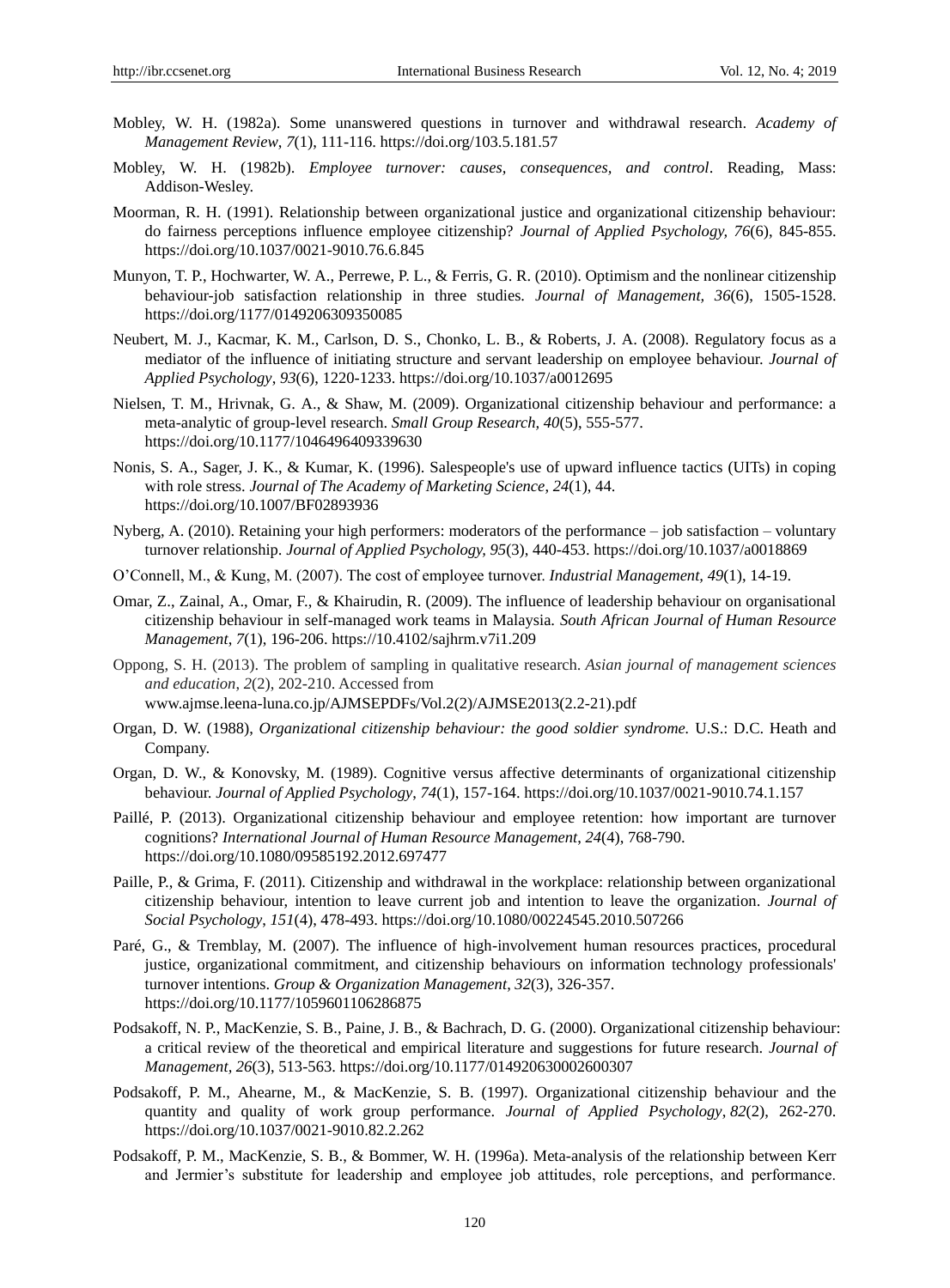*Journal of Applied Psychology, 81*(4), 380-399. https://doi.org/10.1037/0021-9010.81.4.380

- Podsakoff, P. M., MacKenzie, S. B., & Bommer, W. H. (1996b). Transformational leader behaviours and substitutes for leadership as determinants of employee satisfaction, commitment, trust, and organizational citizenship behaviors. *Journal of Management*, *22*(2), 259-298.
- Podsakoff, P. M., MacKenzie, S. B., Moorman, R. H., & Fetter, R. (1990). Transformational leader behaviours and their effects on followers' trust in leader, satisfaction, and organizational citizenship behaviours. *Leadership Quarterly, 1*(2), 107-142. https://doi.org/10.1016/1048-9843(90)90009-7
- Pradhan, S., & Pradhan, R. K. (2015). An empirical investigation of relationship among transformational leadership, affective organizational commitment and contextual performance. *Vision*, *19*(3), 227-235. https://doi.org/10.1177/0972262915597089
- Ramayah, T., Cheah, J. H., Chuah, F., Ting, H., & Memon, M.A. (2018). *Partial least squares structural equation modelling (PLS-SEM) using SmartPLS 3.0* (2nd ed.). Kuala Lumpur: Pearson Malaysia.
- Ramlal, S. (2003). Managing employee retention as a strategy for increasing organizational competitiveness. *Applied H.R.M. Research., 8*(2), 63-75.
- Salanova, M., Lorente, L., Chambel, M. J., & Mart nez, I. M. (2011). Linking transformational leadership to nurses' extra-role performance: the mediating role of self-efficacy and work engagement. *Journal of Advanced Nursing*, *67*(10), 2256-2266. https://doi.org/10.1111/j.1365-2648.2011.05652.x.
- Searle, T. P., & Barbuto Jr, J. E. (2011). Servant leadership, hope, and organizational virtuousness: a framework exploring positive micro and macro behaviors and performance impact. *Journal of Leadership & Organizational Studies, 18*(1), 107-117. https://doi.org/10.1177/1548051810383863
- Settoon, R. P., Bennett, N., & Liden, R. C. (1996). Social exchange in organizations: perceived organizational support, leader - member exchange, and employee reciprocity. *Journal of Applied Psychology*, *81*(3), 219-227. https://doi.org/10.1037/0021-9010.81.3.219
- Smith, B. N., Montagno, R. V., & Kuzmenko, T. N. (2004). Transformational and servant leadership: content and contextual comparisons. *Journal of leadership and organizational studies, 10*(4), 80-91. https://doi.org/10.1177/107179190401000406
- Smith, C. A., Organ, D. W., & Near, J. P. (1983). Organizational citizenship behaviour: its nature and antecedents. *Journal of Applied Psychology*, *68*(4), 653-663. https://doi.org/10.1037/0021-9010.68.4.653
- Smith, J., & Macko, N. (2014). Exploring the relationship between employee engagement and employee turnover. *Annamalai International Journal of Business Studies & Research*, *6*(1), 56-69.
- Tansky, J. W. (1993) Justice and organizational citizenship behaviour: what is the relationship? *Employee Responsibilities and Rights Journal, 6*(3), 195-208. https://doi.org/0892-7545/93/0900807.0010
- Tse, H. M., Huang, X., & Lam, W. (2013). Why does transformational leadership matter for employee turnover? A multi-foci social exchange perspective. *The Leadership Quarterly*, *24*(5), 763-776. https://doi.org/10.1016/j.leaqua.2013.07.005
- van Dierendonck, D. (2011). Servant leadership: a review and synthesis. *Journal of Management, 37*(4), 1228-1261. https://doi.org/10.1177/0149206310380462
- van Dierendonck, D., & Nuijten, I. (2011). The servant leadership survey: development and validation of a multidimensional measure. Journal of Business Psychology, 26(3), 249-267. https://doi.org/10.1007/s10869-010-9194-1
- Waldman, D. A., Carter, M. Z., & Hom, P. W. (2015). A multilevel investigation of leadership and turnover behaviour. *Journal of Management, 41*(16), 1724-1744. https://doi.org/10.1177/0149206312460679
- Walumbwa, F. O., & Hartnell, C. A. (2011). Understanding transformational leadership–employee performance links: the role of relational identification and self-efficacy. *Journal of Occupational and Organizational Psychology*, *84*(1), 153-172. https://doi.org/10.1348/096317910X485818
- Walumbwa, F. O., Hartnell, C. A., & Oke, A. (2010). Servant leadership, procedural justice climate, service climate, employee attitudes, and organizational citizenship behaviour: a cross-level investigation. *Journal of Applied Psychology*, *95*(3), 517-529. https://doi.org/10.1037/a0018867
- Wang, H., Law, K. S., Hackett, R. D., Wang, D., & Chen, Z. X. (2005). Leader-member exchange as a mediator of the relationship between transformational leadership and followers' performance and organizational